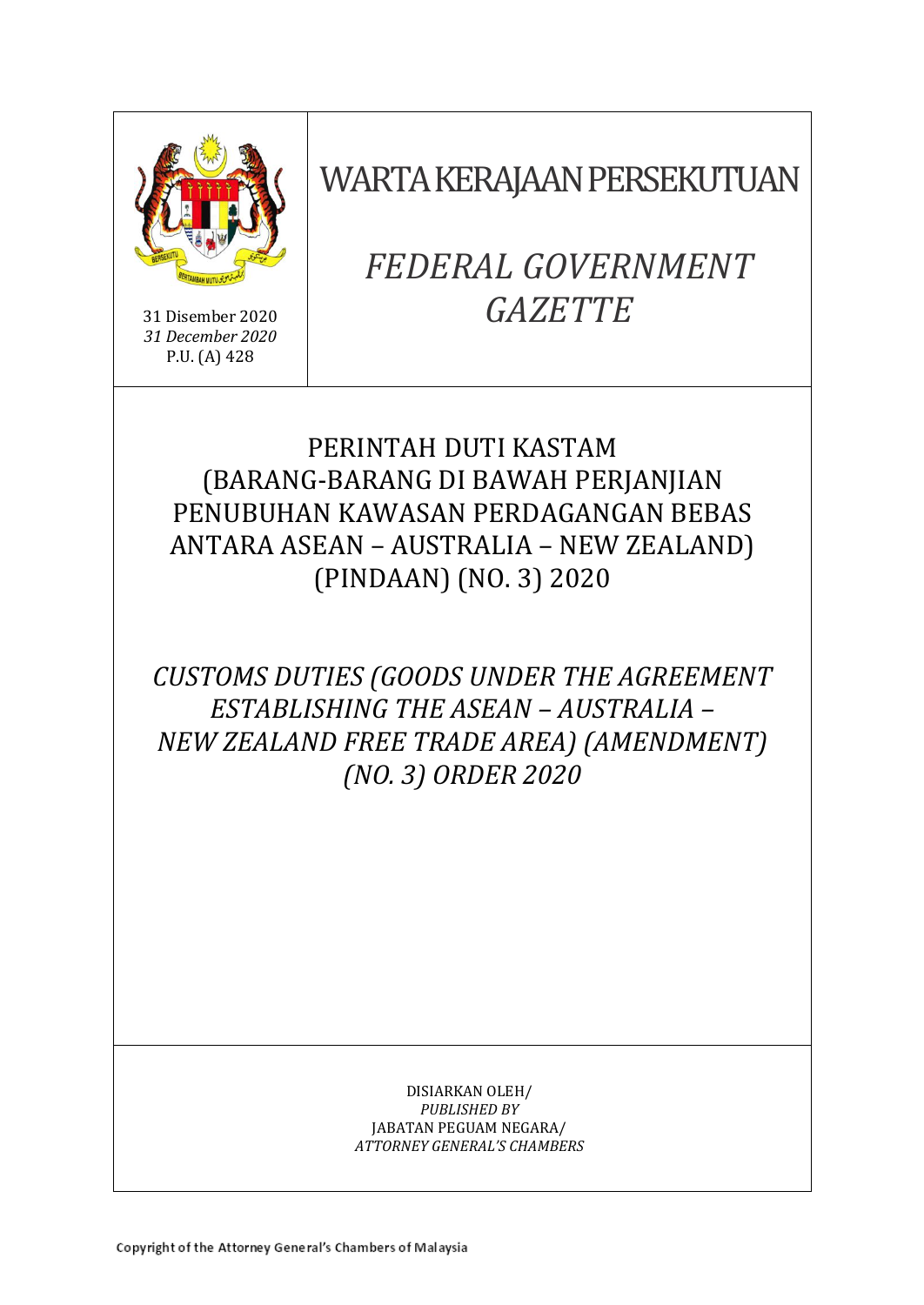### AKTA KASTAM 1967

#### PERINTAH DUTI KASTAM (BARANG-BARANG DI BAWAH PERJANJIAN PENUBUHAN KAWASAN PERDAGANGAN BEBAS ANTARA ASEAN – AUSTRALIA – NEW ZEALAND) (PINDAAN) (NO. 3) 2020

PADA menjalankan kuasa yang diberikan oleh subseksyen 11(1) Akta Kastam 1967 [*Akta 235*], Menteri membuat perintah yang berikut:

### **Nama dan permulaan kuat kuasa**

1. (1) Perintah ini bolehlah dinamakan **Perintah Duti Kastam (Barang-Barang di bawah Perjanjian Penubuhan Kawasan Perdagangan Bebas antara ASEAN – Australia – New Zealand) (Pindaan) (No. 3) 2020**.

(2) Perintah ini mula berkuat kuasa pada 1 Januari 2021.

### **Pindaan Jadual Kedua**

2. Perintah Duti Kastam (Barang-Barang di bawah Perjanjian Penubuhan Kawasan Perdagangan Bebas antara ASEAN – Australia – New Zealand) 2019 [*P.U. (A) 266 /2019*] dipinda dalam Jadual Kedua—

*(a)* berhubung dengan subkepala 3824.99, dengan menggantikan subkepala 3824.99.99 00 dan butir-butir yang berhubungan dengannya dengan subkepala dan butir-butir yang berikut: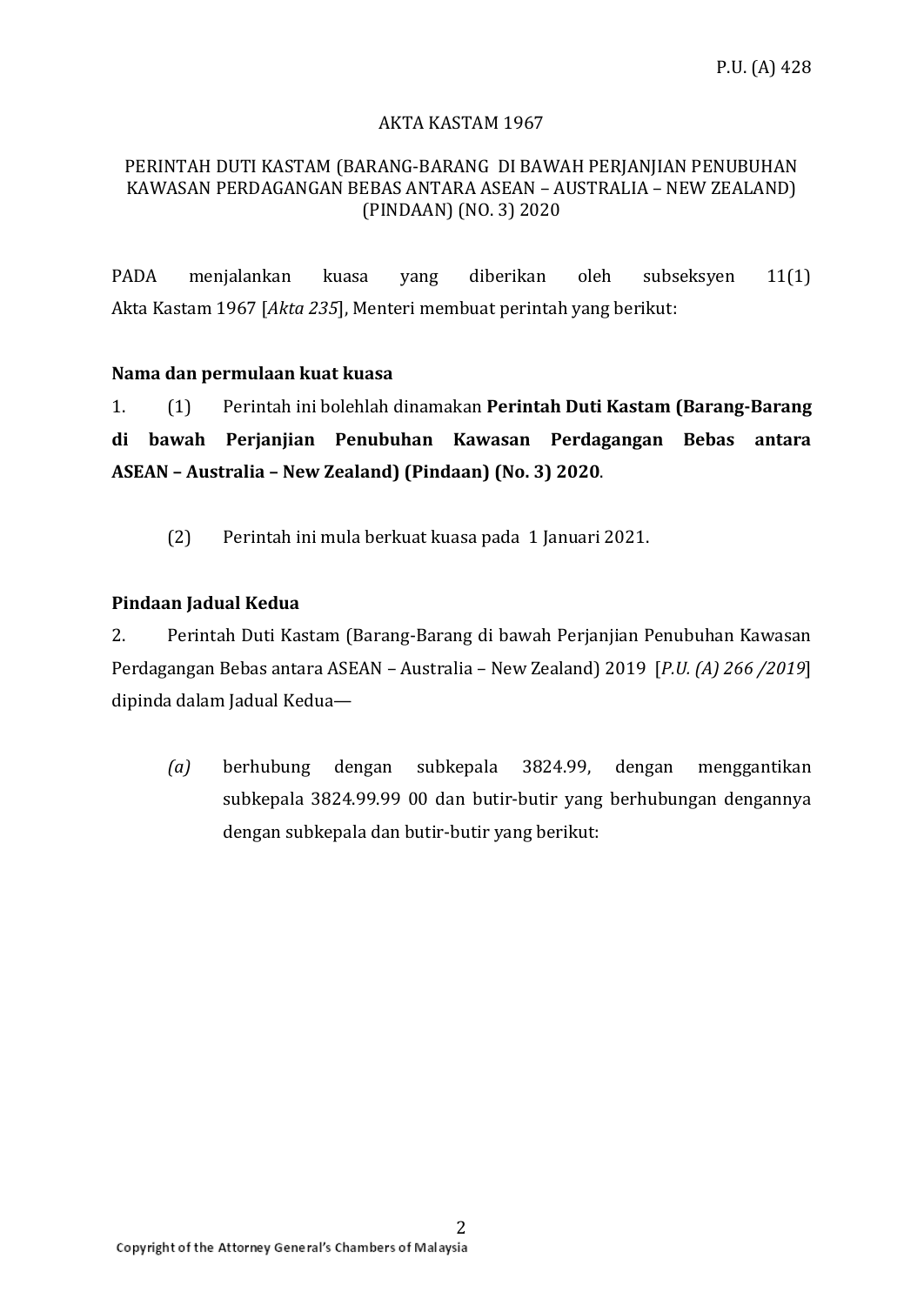| Heading | Subheading    | Description                                                                                                                                                                            | Unit of<br>Quantity | Rate of Import Duty by %<br>under ASEAN - AUSTRALIA<br>- NEW ZEALAND<br><b>Free Trade Agreement</b> |                                 |
|---------|---------------|----------------------------------------------------------------------------------------------------------------------------------------------------------------------------------------|---------------------|-----------------------------------------------------------------------------------------------------|---------------------------------|
|         |               |                                                                                                                                                                                        |                     | 2019                                                                                                | 2020 and<br>subsequent<br>years |
| (1)     | (2)           | (3)                                                                                                                                                                                    | (4)                 | (5)                                                                                                 |                                 |
|         | "3824.99.99   | Other:                                                                                                                                                                                 |                     |                                                                                                     |                                 |
|         | 3824.99.99 10 | Preparation of a<br>kind<br>used<br>for<br>smoking through<br>electronic cigarette<br>electric<br>and<br>vaporising device,<br>in form of liquid or<br>gel, not containing<br>nicotine | kg                  | $\boldsymbol{0}$                                                                                    | $\boldsymbol{0}$                |
|         | 3824.99.99 90 | <b>Other</b>                                                                                                                                                                           | kg                  | $\boldsymbol{0}$                                                                                    | $0$ ";                          |

*(b)* berhubung dengan subkepala 8543.70, dengan menggantikan subkepala 8543.70.90 00 dan butir-butir yang berhubungan dengannya dengan subkepala dan butir-butir yang berikut:

| Heading | Subheading    | Description                                                                           | Unit of<br>Quantity | Rate of Import Duty by %<br>under ASEAN - AUSTRALIA<br>- NEW ZEALAND<br>Free Trade Agreement |                        |
|---------|---------------|---------------------------------------------------------------------------------------|---------------------|----------------------------------------------------------------------------------------------|------------------------|
|         |               |                                                                                       |                     | 2019                                                                                         | 2020 and<br>subsequent |
|         |               |                                                                                       |                     |                                                                                              | years                  |
| (1)     | 2)            | 3)                                                                                    | (4)                 | (5)                                                                                          |                        |
|         | "8543.70.90   | Other:                                                                                | <sub>u</sub>        | $\boldsymbol{0}$                                                                             | 0                      |
|         | 8543.70.90 10 | Electronic<br>cigarettes<br>and similar personal<br>electric<br>vaporising<br>devices |                     |                                                                                              |                        |
|         | 8543.70.90 90 | <b>Other</b>                                                                          | u                   | $\boldsymbol{0}$                                                                             | $0$ "; dan             |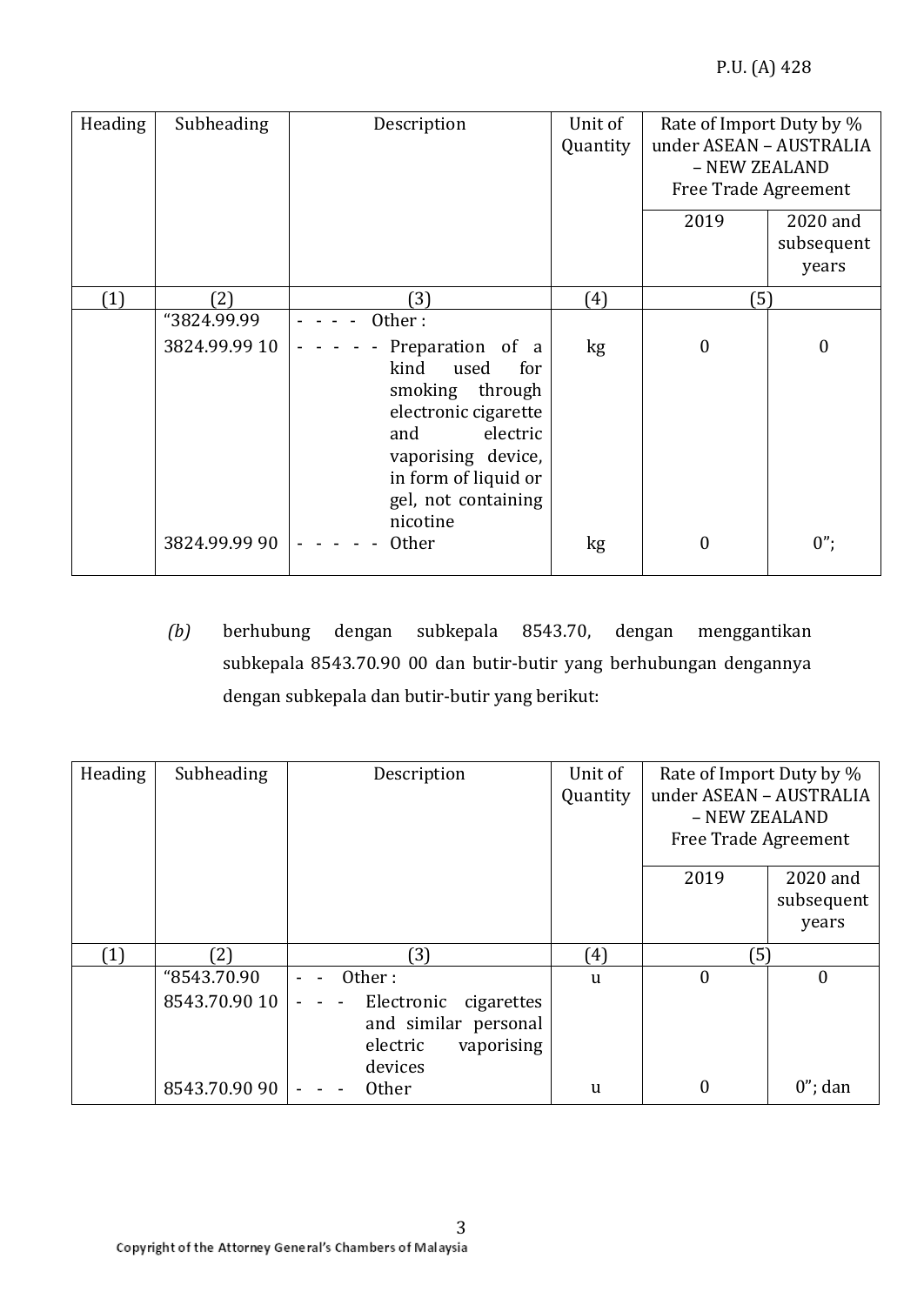*(c)* berhubung dengan kepala 96.14, dengan menggantikan subkepala 9614.00.90 00 dan butir-butir yang berhubungan dengannya dengan subkepala dan butir-butir yang berikut :

| Heading | Subheading                   | Description                                                                                      | Unit of<br>Quantity | Rate of Import Duty by %<br>under ASEAN - AUSTRALIA<br>- NEW ZEALAND<br>Free Trade Agreement |                                 |
|---------|------------------------------|--------------------------------------------------------------------------------------------------|---------------------|----------------------------------------------------------------------------------------------|---------------------------------|
|         |                              |                                                                                                  |                     | 2019                                                                                         | 2020 and<br>subsequent<br>years |
|         | 21                           | $\left(3\right)$                                                                                 | $^{\mathsf{f}}4)$   | (5)                                                                                          |                                 |
|         | "9614.00.90<br>9614.00.90 10 | Other:<br>$\blacksquare$<br>Smoking pipes (including)<br>$\overline{\phantom{a}}$<br>pipe bowls) | kg                  | $\boldsymbol{0}$                                                                             | $\boldsymbol{0}$                |
|         | 9614.00.90 90                | <b>Other</b>                                                                                     | kg                  | $\overline{0}$                                                                               | $0$ ".                          |

# Dibuat 31 Disember 2020 [SULIT KE.HT(96)515-11-14 Klt. 8 Sk. 4; MOF.TAX(S)700-1/1/7 JLD.6; PN(PU2)338/LXI]

## DATO' SRI TENGKU ZAFRUL BIN TENGKU ABDUL AZIZ *Menteri Kewangan*

# [*Akan dibentangkan di Dewan Rakyat menurut subseksyen 11(2) Akta Kastam 1967*]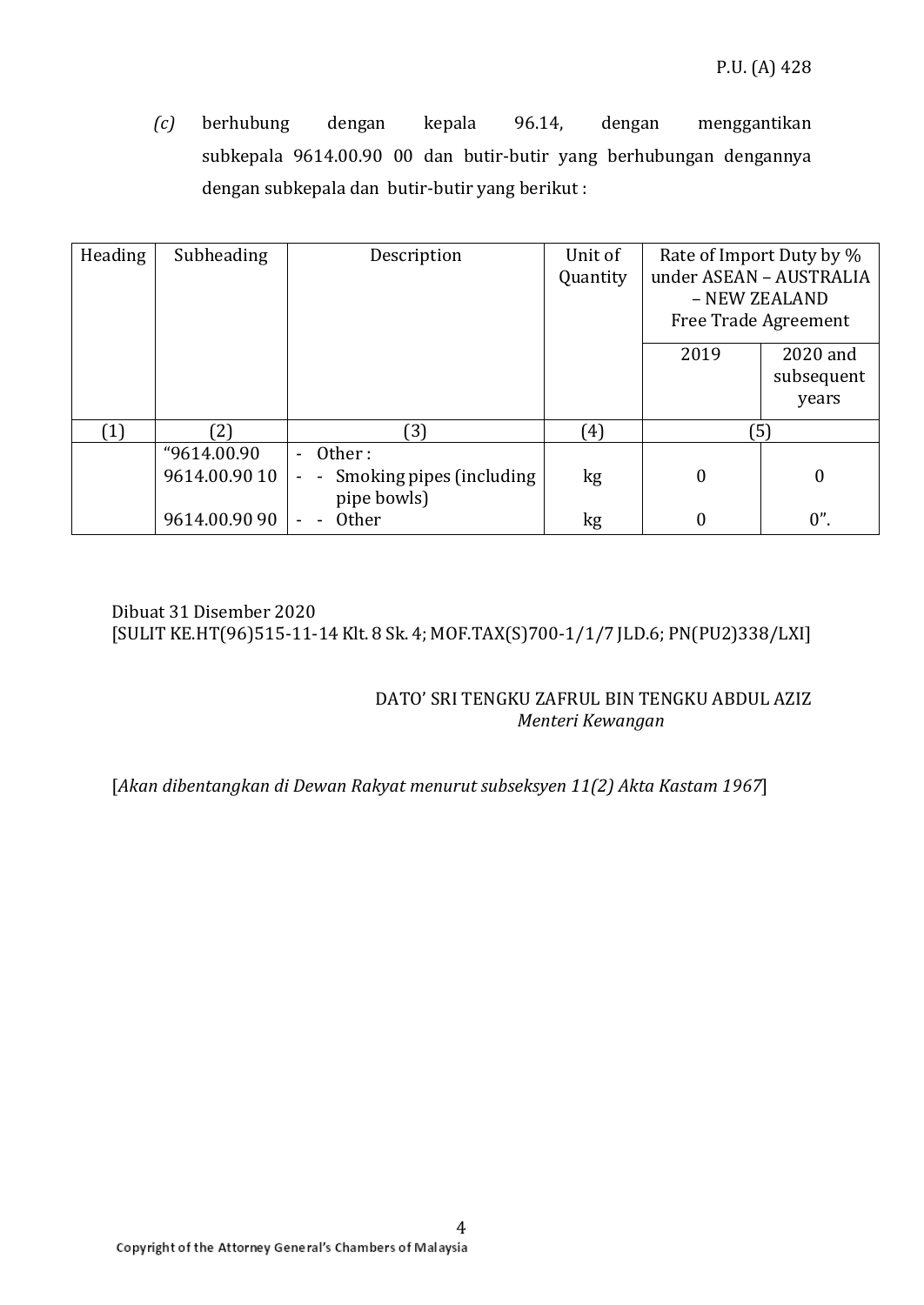#### CUSTOMS ACT 1967

#### CUSTOMS DUTIES (GOODS UNDER THE AGREEMENT ESTABLISHING THE ASEAN – AUSTRALIA – NEW ZEALAND FREE TRADE AREA) (AMENDMENT) (NO. 3) ORDER 2020

IN exercise of the power conferred by subsection 11(1) of the Customs Act 1967 [*Act 235*], the Minister makes the following order:

#### **Citation and commencement**

1. (1) This order may be cited as the **Customs Duties (Goods under the Agreement Establishing the ASEAN – Australia – New Zealand Free Trade Area) (Amendment) (No. 3) Order 2020**.

(2) This Order comes into operation on 1 January 2021.

### **Amendment of Second Schedule**

2. The Customs Duties (Goods under the Agreement Establishing the ASEAN – Australia – New Zealand Free Trade Area) Order 2019 [*P.U. (A) 266/2019*] is amended in the Second Schedule—

*(a)* in relation to subheading 3824.99, by substituting for subheading 3824.99.99 00 and the particulars relating to it the following subheadings and particulars: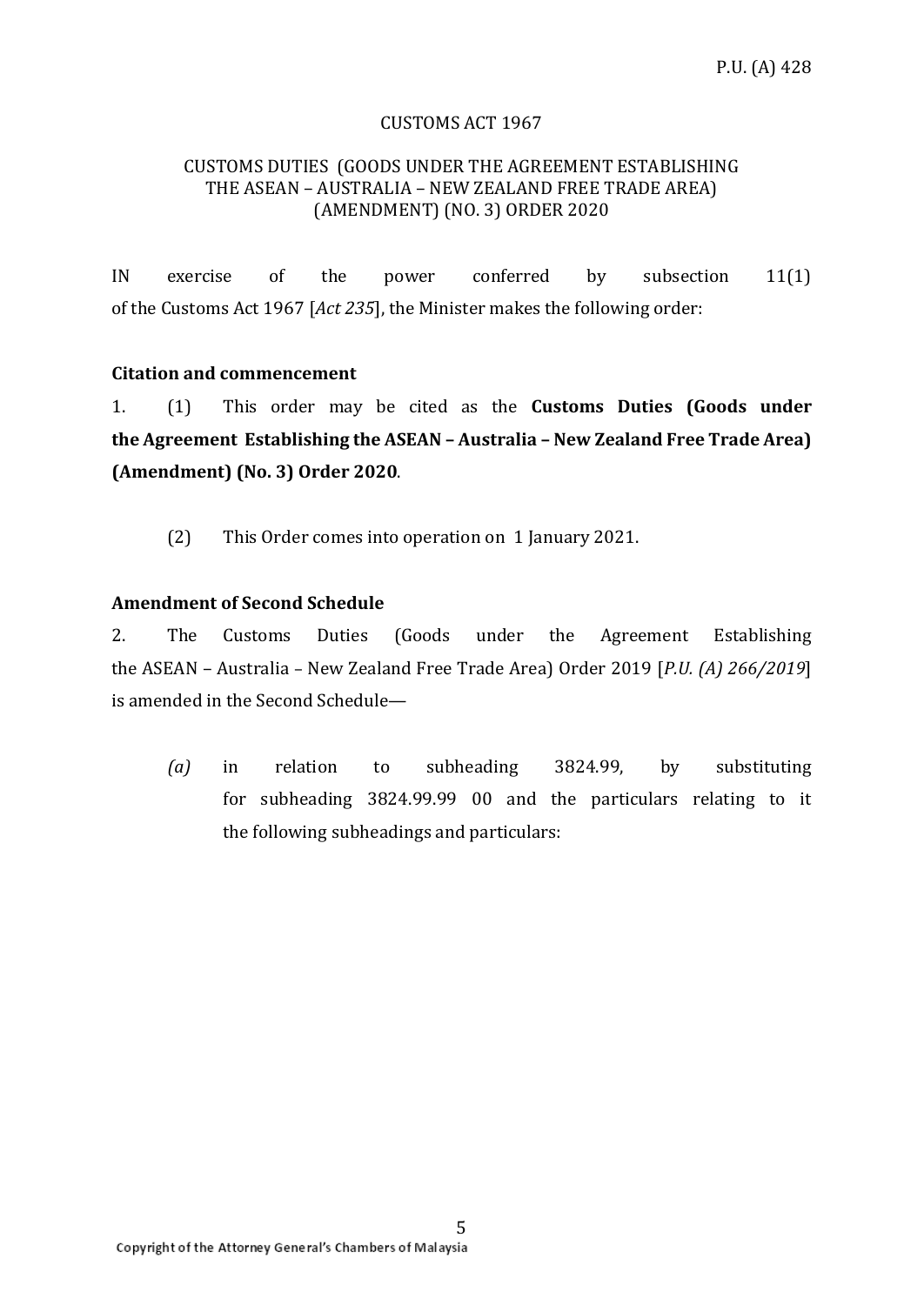| Heading | Subheading    | Description                                                                                                                                                                            | Unit of<br>Quantity | Rate of Import Duty by %<br>under ASEAN - AUSTRALIA<br>- NEW ZEALAND<br>Free Trade Agreement |                                 |
|---------|---------------|----------------------------------------------------------------------------------------------------------------------------------------------------------------------------------------|---------------------|----------------------------------------------------------------------------------------------|---------------------------------|
|         |               |                                                                                                                                                                                        |                     | 2019                                                                                         | 2020 and<br>subsequent<br>years |
| (1)     | (2)           | (3)                                                                                                                                                                                    | (4)                 |                                                                                              | (5)                             |
|         | "3824.99.99   | Other:                                                                                                                                                                                 |                     |                                                                                              |                                 |
|         | 3824.99.99 10 | Preparation of a<br>kind<br>used<br>for<br>smoking through<br>electronic cigarette<br>electric<br>and<br>vaporising device,<br>in form of liquid or<br>gel, not containing<br>nicotine | kg                  | $\boldsymbol{0}$                                                                             | $\boldsymbol{0}$                |
|         | 3824.99.99 90 | <b>Other</b>                                                                                                                                                                           | kg                  | $\boldsymbol{0}$                                                                             | $0$ ";                          |

*(b)* in relation to subheading 8543.70, by substituting for subheading 8543.70.90 00 and the particulars relating to it the following subheadings and particulars:

| Heading          | Subheading    | Description                                                                           | Unit of<br>Quantity | Rate of Import Duty by %<br>under ASEAN - AUSTRALIA<br>- NEW ZEALAND<br>Free Trade Agreement |                        |
|------------------|---------------|---------------------------------------------------------------------------------------|---------------------|----------------------------------------------------------------------------------------------|------------------------|
|                  |               |                                                                                       |                     | 2019                                                                                         | 2020 and<br>subsequent |
|                  |               |                                                                                       |                     |                                                                                              | years                  |
| $\left(1\right)$ | [2]           | 3)                                                                                    | (4)                 |                                                                                              | (5)                    |
|                  | "8543.70.90   | Other:                                                                                | $\mathbf{u}$        | $\theta$                                                                                     | $\theta$               |
|                  | 8543.70.90 10 | Electronic<br>cigarettes<br>and similar personal<br>vaporising<br>electric<br>devices |                     |                                                                                              |                        |
|                  | 8543.70.90 90 | <b>Other</b>                                                                          | u                   | 0                                                                                            | $0$ "; and             |